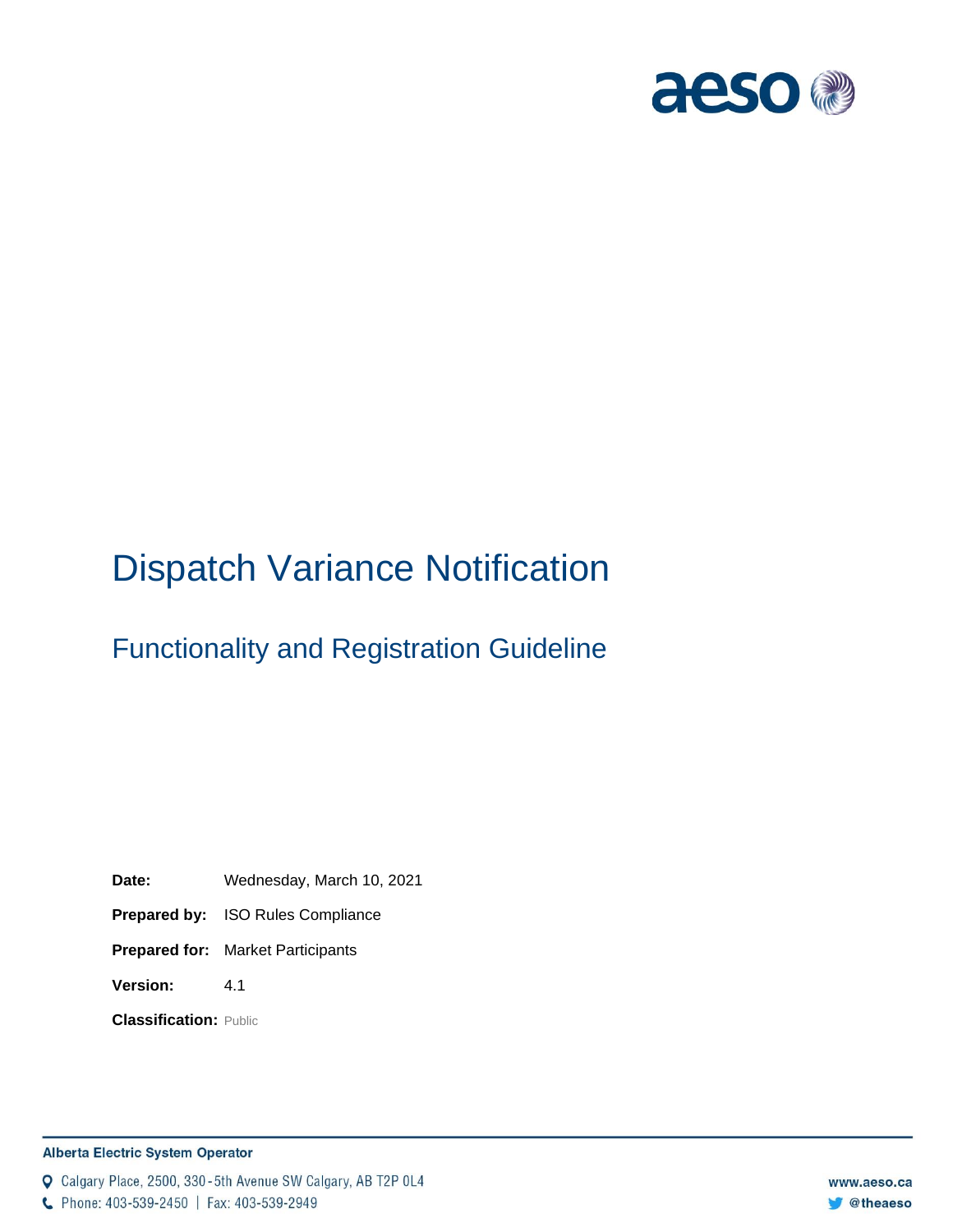# aeso

# **Table of Contents**

| 1. |     |         |  |
|----|-----|---------|--|
| 2. |     |         |  |
| 3. |     |         |  |
|    | 3.1 |         |  |
|    |     | 3.1.1   |  |
|    |     | 3.1.2   |  |
|    |     | 3.1.3   |  |
|    |     | 3.1.4   |  |
|    |     | 3.1.5   |  |
|    |     | 3.1.6   |  |
|    |     | 3.1.7   |  |
|    | 3.2 |         |  |
|    |     | 3.2.1   |  |
|    |     | 3.2.2   |  |
|    |     | 3.2.3   |  |
|    | 3.3 |         |  |
|    |     | 3.3.1   |  |
|    |     | 3.3.1.1 |  |
|    |     |         |  |
|    |     |         |  |
|    |     |         |  |
|    |     |         |  |
|    |     |         |  |
|    |     |         |  |
|    |     |         |  |
|    |     | 3.3.1.9 |  |
|    |     | 3.3.2   |  |
|    |     | 3,3,2,1 |  |
|    |     |         |  |
|    |     |         |  |
|    |     | 3.3.3   |  |
|    |     | 3,3,3,1 |  |
|    |     |         |  |
|    |     | 3.3.4   |  |
|    |     | 3,3,4,1 |  |
|    |     |         |  |
|    |     |         |  |
|    |     |         |  |
|    |     |         |  |
|    |     |         |  |
|    |     | 3.3.5   |  |
|    |     | 3.3.5.1 |  |
|    |     |         |  |
|    | 3.4 |         |  |
| 4. |     |         |  |
|    | 4.1 |         |  |
|    | 4.2 |         |  |
|    | 4.3 |         |  |
|    |     |         |  |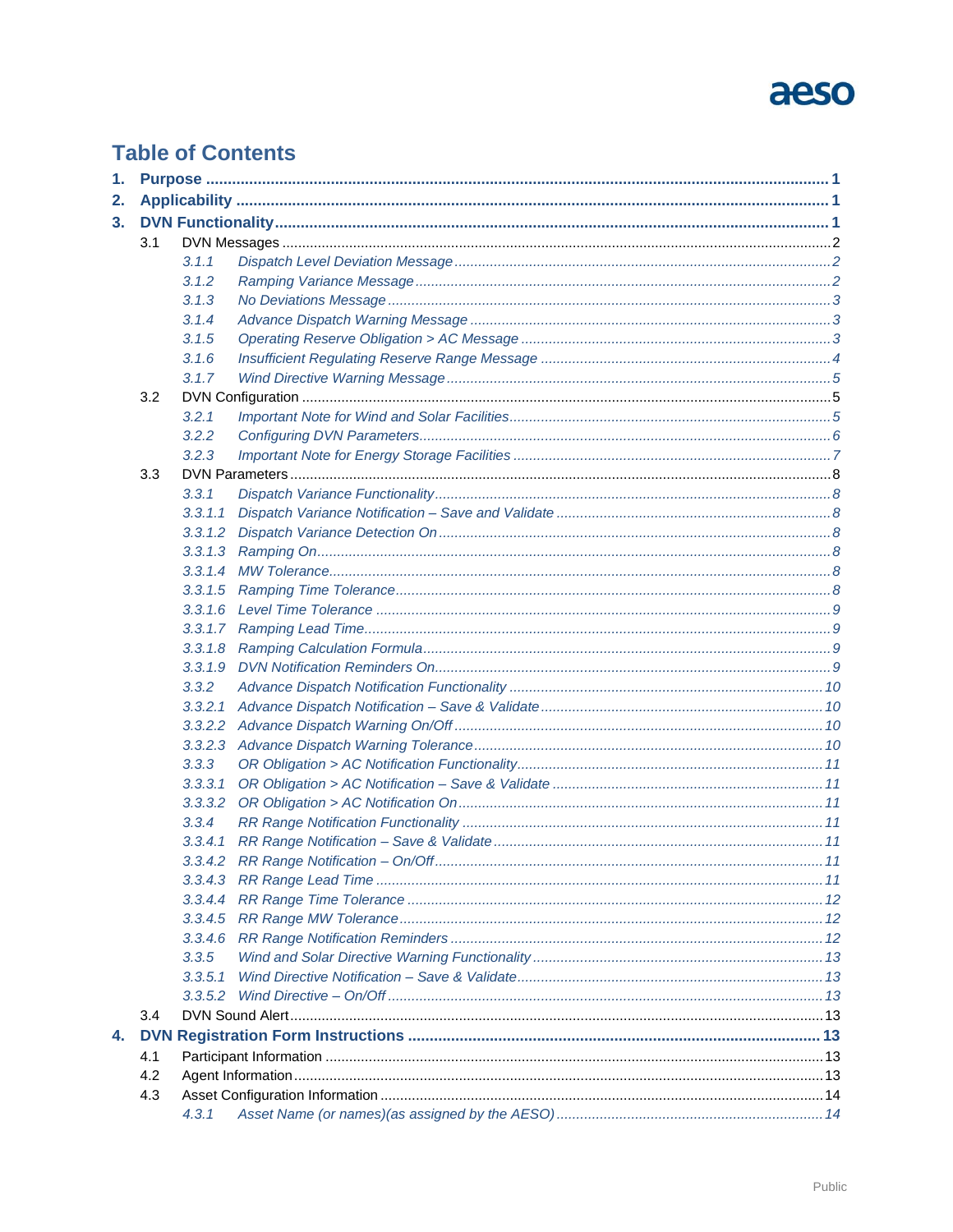# aeso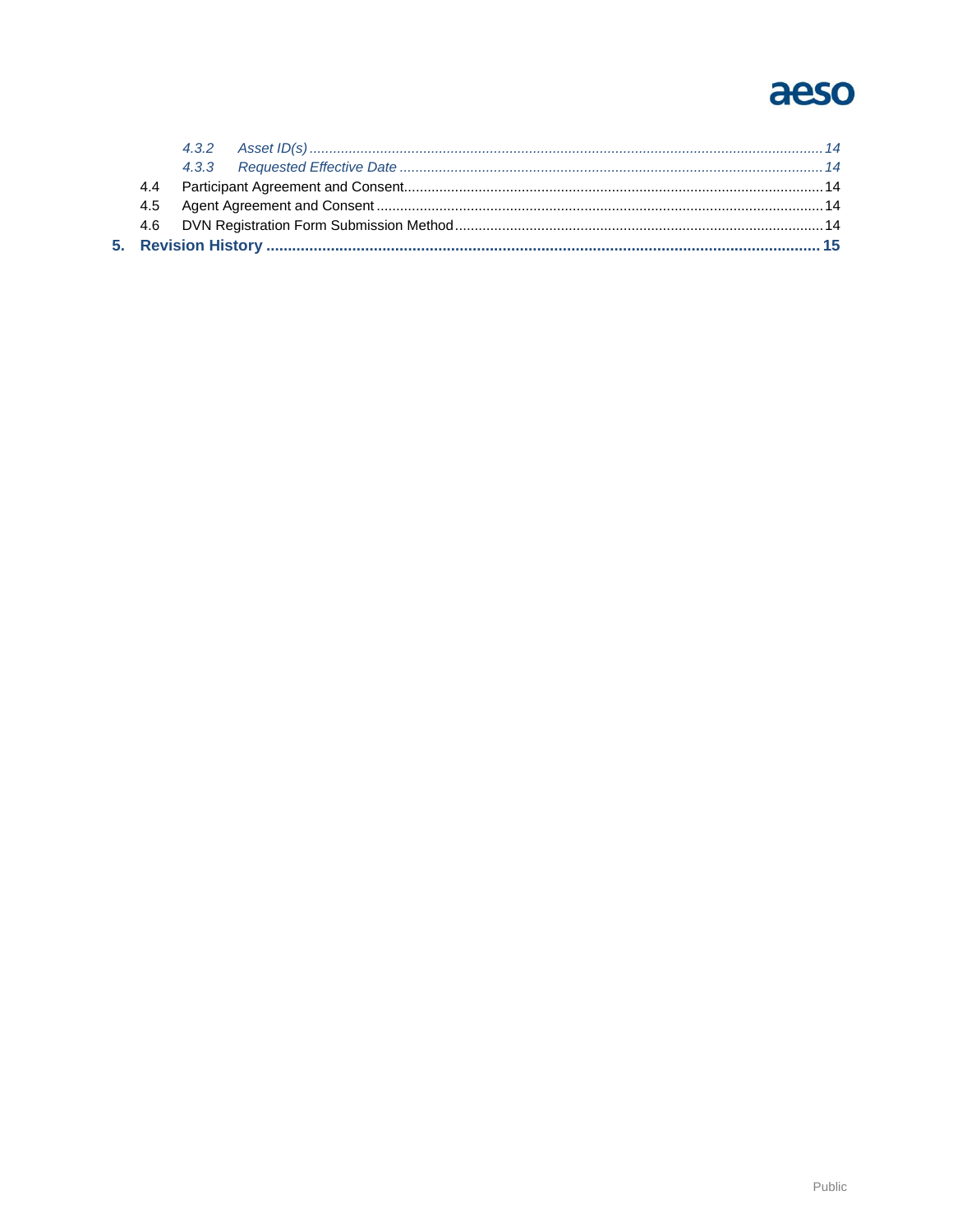

# **Introduction**

In order to assist market participants in monitoring their assets relative to their dispatch levels, the AESO implemented functionality in its Automated Dispatch and Messaging System ("ADaMS") and the dispatch tool ("DT") to enable market participants with dispatch rights for assets to optionally receive additional ADaMS messages for their respective assets. These Dispatch Variance Notification ("DVN") messages provide warnings to market participants when certain aspects of an asset's behavior appear to be inconsistent with that asset's current dispatch obligations.

# <span id="page-3-0"></span>**1. Purpose**

This guideline has been developed by the AESO to provide market participants with a clear understanding of the DVN functionality and the process to subscribe to this utility.

# <span id="page-3-1"></span>**2. Applicability**

This document is intended for use by market participants who wish to understand the DVN functionality and may wish to register to make use of this optional functionality.

**It is important to understand that DVN was created as an aid to market participants in maintaining compliance. As such, its use is purely optional for market participants. It is not used by the AESO to assess compliance of market participants, and it should not be solely relied upon, by market participants, to ensure compliance. Limitations in its design and operation may lead to it misidentifying the status of an asset with regards to its compliance with its dispatch. Further, the failure of DVN will not be considered a mitigating factor in any contravention of an ISO rule. The issuance of DVN messages may be impacted by internal AESO system outages. Market participants are encouraged to develop their own tools and processes in order to facilitate compliance with the ISO rules.**

# <span id="page-3-2"></span>**3. DVN Functionality**

DVN is a functionality embedded in ADaMS. DVN provides several types of warnings to the market participant:

- When the asset's generation level deviates from the energy dispatch level by more than a prescribed tolerance.
- When the asset receives an advance dispatch warning for energy, or operating reserves.
- When an asset's total Operating Reserves ("OR") commitments appear to exceed its declared available capability ("AC")
- When an asset which has been dispatched for Regulating Reserve ("RR") appears not to have been set up correctly to fully respond to the dispatch.
- When a wind or solar asset has been issued a directive via SCADA

DVN frequently reviews the status of each asset and determines when a DVN condition has been triggered and a message should be sent. Tolerances for warning conditions are established by the market participant for each asset by providing asset specific values for the DVN parameters. DVN warnings are sent in two ways: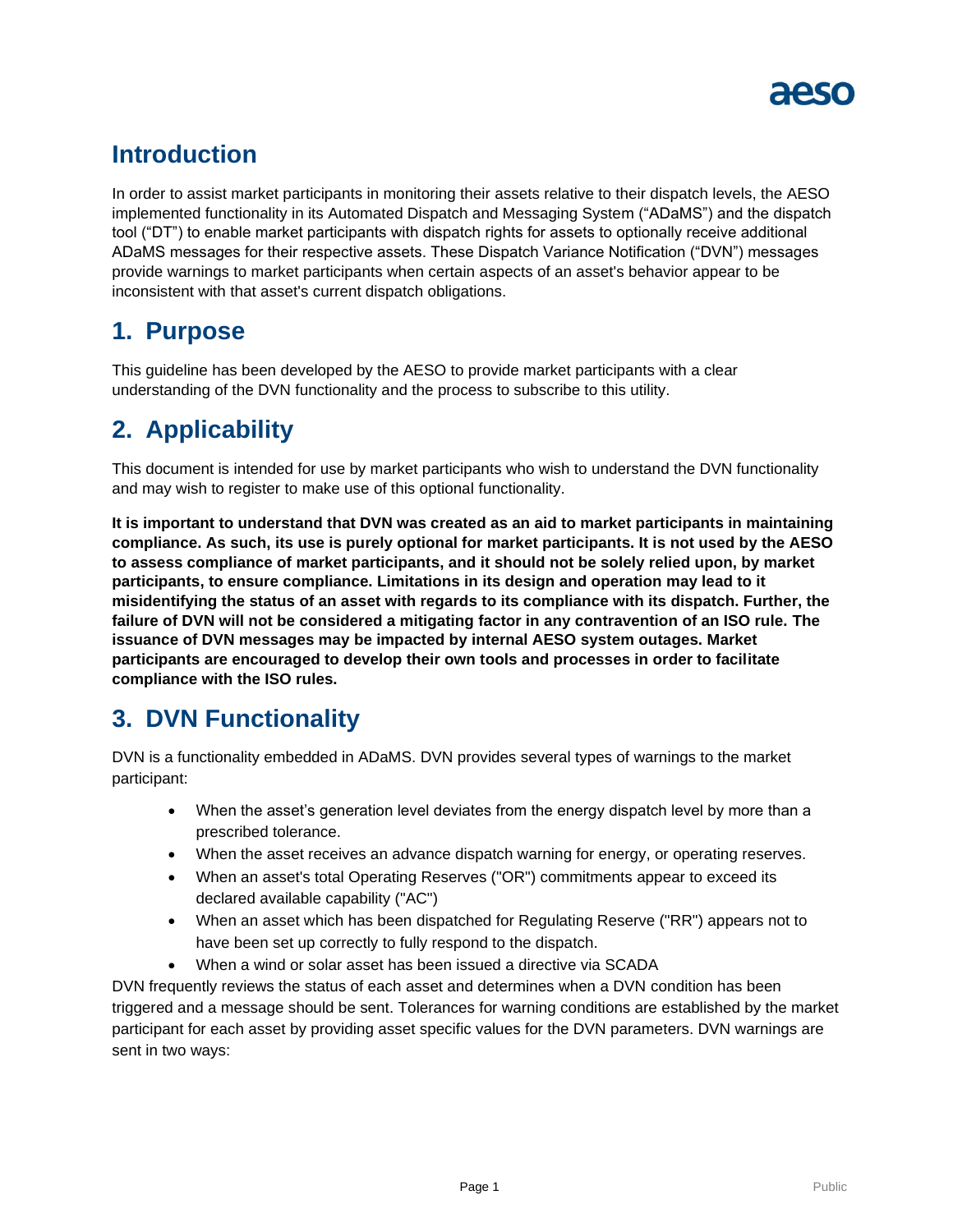

|     | Current Message |                    |      |                                                                                                                                    |                     |  |  |  |  |
|-----|-----------------|--------------------|------|------------------------------------------------------------------------------------------------------------------------------------|---------------------|--|--|--|--|
| Ack | Message<br>Type | <b>Date</b>        | Time | <b>Message</b>                                                                                                                     | Time of Instruction |  |  |  |  |
|     |                 | message 2008/11/25 |      | Asset - Possible dispatch level deviation detected. Dispatch level 190.0 MW. Last recorded generation 178.0 MW at 11/27/2008 20:26 |                     |  |  |  |  |

- A text message displayed on the ADaMS console, and
- A sound signal (alert) generated by ADaMS in conjunction with the text message.

#### <span id="page-4-0"></span>**3.1 DVN Messages**

There are seven types of DVN warning messages. Each of these are described below with reference to the relevant DVN parameters (in bold). The parameters are described in the following section of this document.

#### <span id="page-4-1"></span>*3.1.1 Dispatch Level Deviation Message*

If an asset has not recently been issued a new dispatch and its generation has moved out of tolerances with its current dispatch for a prescribed period of time, the following message is sent to the market participant:

"*[Asset ID]* – Possible dispatch level deviation detected. Energy Dispatch level [*expected generation level*] MW. Last recorded generation [*current generation level*] MW at [*time of last generation change*]".

These 'level deviation' messages may be sent when an asset is in a 'steady state', that is, only after the expected time has passed for the asset to have achieved its most recent dispatch (see next section for further detail). Once this time has passed, DVN assesses at each minute and compares the asset's generation to its dispatch level. If it is more than **MW tolerance** away from its dispatch then DVN marks this minute as 'in deviation' internally. Once **Level Time Tolerance** consecutive minutes pass with each noted as 'in deviation', DVN will generate the above warning message. Note that the condition of dispatch variance will not be reported again by DVN until the condition is resolved, in other works generation moves back within configured tolerances of dispatch. (To receive condition reminder messages see the **DVN Notification Reminders On** parameter).

#### <span id="page-4-2"></span>*3.1.2 Ramping Variance Message*

If an asset has recently received a new dispatch and the asset is expected to be ramping towards its new dispatch level, then its movement towards the new level is assessed for a Ramping Variance using the selected **Ramping Calculation Formula** from 3.3.1.8. The asset's declared ramp rate together with configurable tolerances and the chosen calculation formula are used to determine when the asset is moving too slowly towards the new dispatch level. When DVN determines that this is the case, the following message is sent to the market participant:

"[*Asset ID*] – Possible ramping deviation detected. New energy dispatch level [*expected generation level*] MW. Last recorded generation [*current generation level*] MW at [*time of last generation change*]".

No assessment is done by DVN for the first **Ramping Lead Time** minutes after a new dispatch is sent. This parameter value is intended to allow for communication of the new dispatch to the operator and for the operator to initiate movement of the generator to the new level. As a result, DVN does not expect the asset to be ramping during this time period.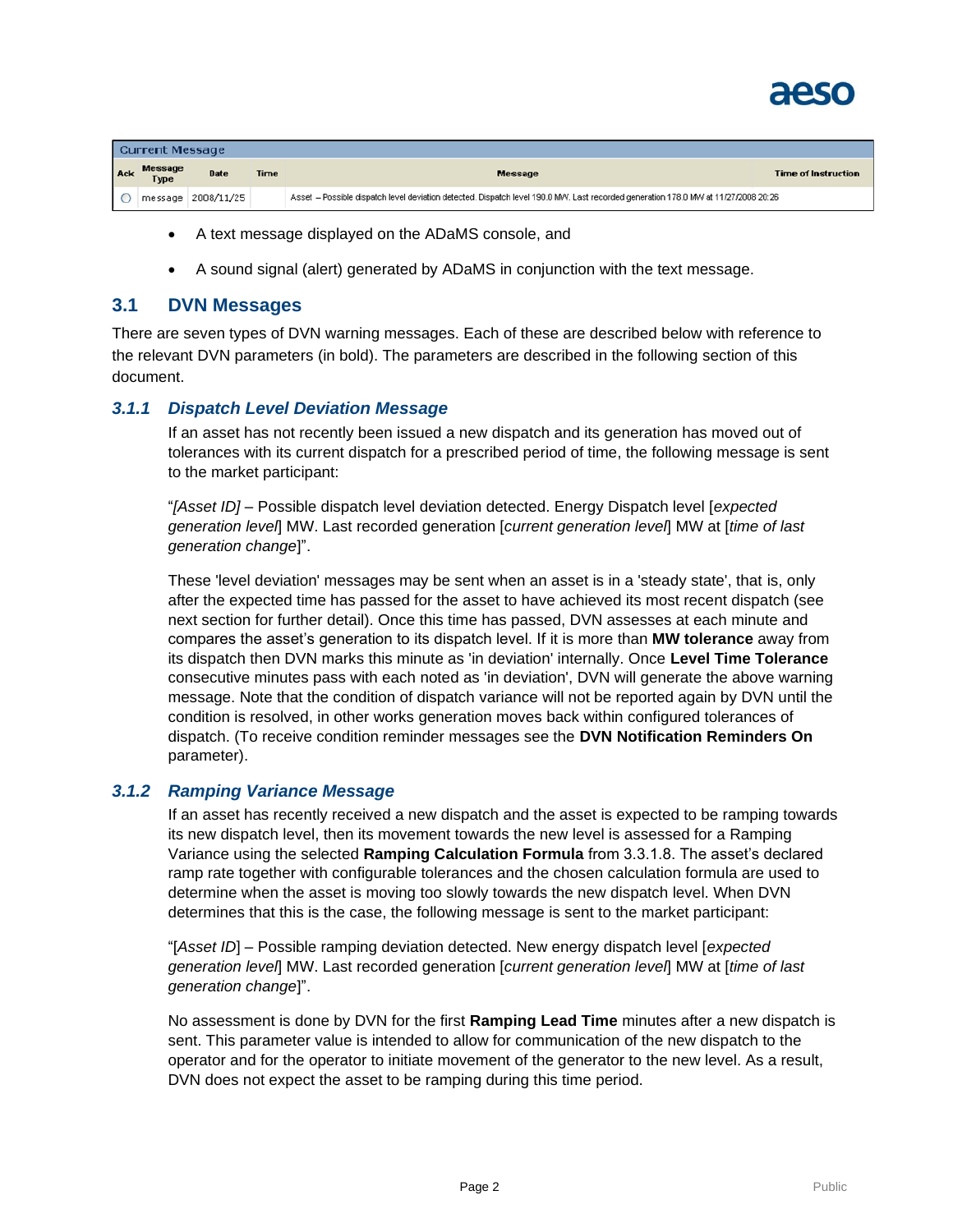

Once **Ramping Lead Time** has expired, DVN calculates the amount of time required for the generator to progress to its new dispatch level. There are two methods for calculating this time as explained below. However, for explanation purposes we will assume that 'Default' has been selected. In this case, DVN expects the asset to move to its new dispatch level at precisely its Energy Trading System ("ETS") declared ramp rate. Thus in each minute, DVN can assess where the asset should be between the previous dispatch level and the new dispatch level. If the asset is outside **MW tolerance** of that expected level, DVN considers the asset as 'in deviation'. When the asset has been 'in deviation' for **Ramping Time Tolerance** minutes, DVN will generate the warning above. It will not generate a new warning until the deviation has been corrected. (To receive condition reminder messages see the **DVN Notification Reminders On** parameter).

Note: If an asset receives consecutive dispatches such that a new dispatch is received prior to the completion of the previous dispatch's ramping period, the new ramping period is calculated using the previous dispatch's MW level instruction and the new dispatch's MW level instruction. Any unused time from the previous ramping period is not carried into the new ramping period. The new ramping time includes ramping lead time plus ramping calculation, beginning at the time the new dispatch is effective.

#### <span id="page-5-0"></span>*3.1.3 No Deviations Message*

When DVN has previously sent a level or ramping related warning message, as described above, and the condition no longer exists, the following message is sent to the market participant:

*"[Asset ID] – No Energy Dispatch deviations currently detected".*

#### <span id="page-5-1"></span>*3.1.4 Advance Dispatch Warning Message*

This functionality will send a message via ADaMS at the effective time of a previously sent advance dispatch which serves as a reminder that the previously accepted advance dispatch is now in effect.

The message is sent only for the service types that the asset has subscribed to. For example, if an asset has subscribed to receive advance dispatch warning for all dispatch types and there is a change in 1 (Energy) out of 6 dispatch types, the message will specify a change in levels for the 1 changing dispatch type only. The following message will be sent to the market participant:

*"Asset ID – Advance Dispatch Now Effective. Energy Dispatch level [Value]; at [Timestamp MST/MDT]*

#### <span id="page-5-2"></span>*3.1.5 Operating Reserve Obligation > AC Message*

This functionality is intended to warn users when an asset may have more total OR commitments than it is able to meet. DVN will send a message via ADaMS if the asset AC in the current hour is less than the total OR obligation (SR, SUP and RR, active and standby) in the current hour. The total OR obligation is the sum of all active OR plus standby OR. A warning is triggered whenever an AC restatement or OR restatement is made in which Operating Reserve obligations become greater than the current AC. In such circumstances, the following message will be sent to the market participant:

"Warning [Asset ID]: Current OR obligations of [X MW] active and [Y MW] standby exceed current AC of [Z MW]"

This functionality can also send a warning message via ADaMS if the total OR obligation (SR, SUP and RR, active and standby) is greater than the declared AC for the upcoming hour. At 20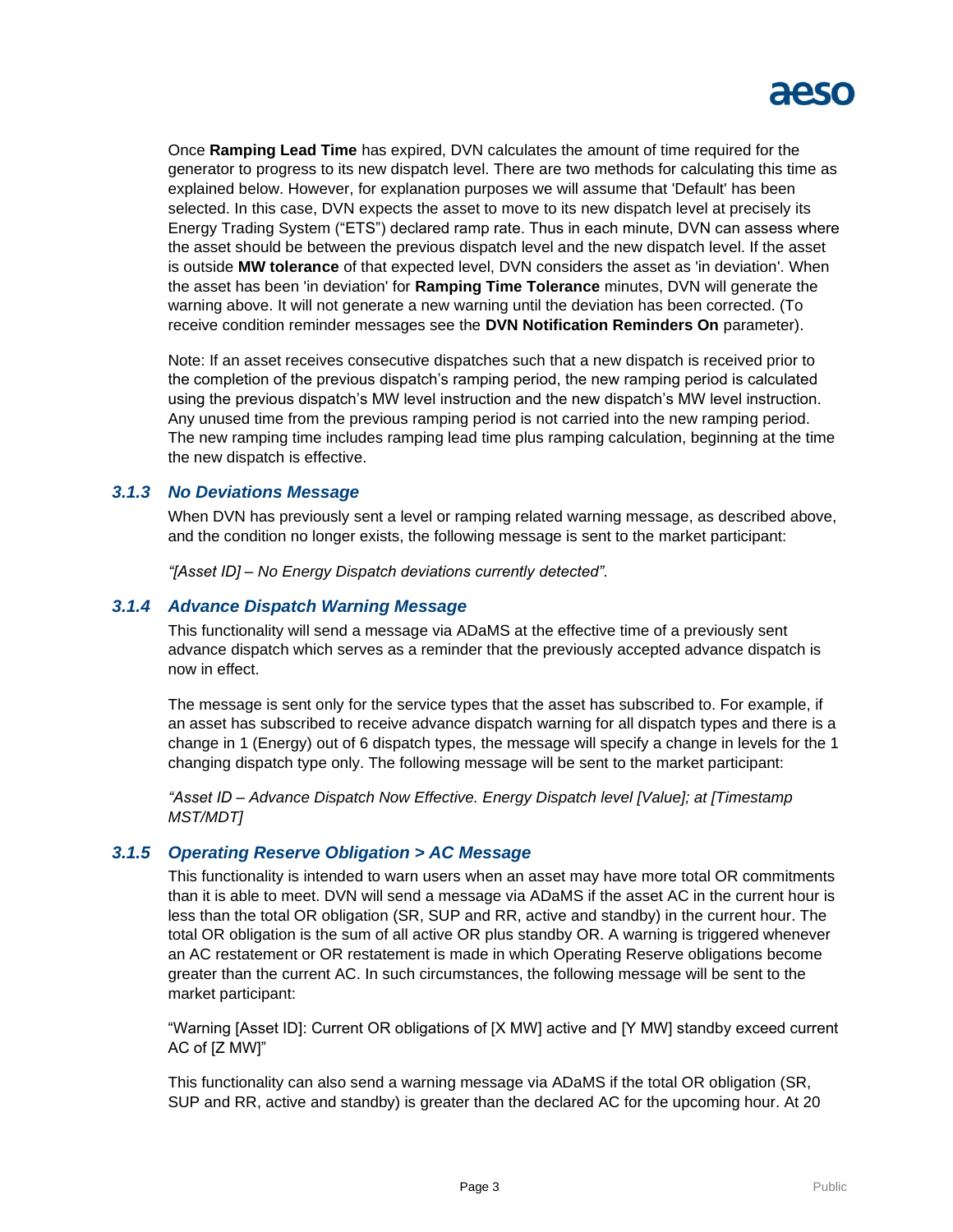

minutes and 8 minutes prior to the start of the hour, DVN will compare the upcoming AC to upcoming OR obligations. The following message will be sent to the market participant:

"Warning [Asset ID]: Next hour [HExy] OR obligations of [X MW] active and [Y MW] standby exceed next hour declared AC of [Z MW]"

When either of the above messages has been sent and subsequently DVN determines that the condition has been corrected, the following message will be sent:

"[Asset ID] Warning Removed: [Current hour/Next hour] OR obligations are now < AC."

This functionality can also send a warning message via ADaMS if the total OR obligation (SR, SUP and RR, active and standby) is greater than the declared AC for a future hour. At 90 minutes prior to the start of an hour, DVN will compare the upcoming AC to upcoming OR obligations. The following message will be sent to the market participant:

"Warning [Asset ID]: Future hour [HExy] OR obligations of [X MW] active and [Y MW] standby exceed future hour declared AC of [Z MW]. You may wish to review."

The above message acts strictly as a reminder and once the condition has been corrected, market participants will not receive a warning removed message. If the condition has not been corrected, market participants will still receive the current and next hour warning messages.

#### <span id="page-6-0"></span>*3.1.6 Insufficient Regulating Reserve Range Message*

DVN will monitor an asset which has been dispatched to provide RR to identify conditions where either insufficient RR range has been configured for that asset or where control has not been appropriately turned over to the AGC controller. This functionality monitors both current RR dispatches as well as whether or not an asset is set up appropriately for an advance RR dispatch.

In the case of monitoring the current RR dispatch, DVN will check each minute as to whether or not the asset appears to be configured appropriately. If **RR Range Time Tolerance** consecutive minutes pass where the asset continues not to be configured appropriately, DVN will generate the following message:

"[Asset ID] has been dispatched for [X MW] of Regulating Reserve starting EAT [HH:MM] but only [Y MW] appears to be provided"

Once DVN assesses that the Regulating Reserve range has been corrected, the following message will be sent to the market participant:

"[Asset ID] now appears to be correctly providing Regulating Reserve."

In the case when an advance dispatch for RR has been issued, DVN can generate a warning if the asset has not been set up by **RR Range Lead Time** minutes prior to the effective time of the dispatch. A message like the following would be generated:

"[Asset ID] has been dispatched for [X MW] of Regulating Reserve starting EAT [HH:MM] but only [Y MW] appears to be provided"

However, note that after the condition has been corrected, DVN does NOT generate a message to that affect. If the situation is not corrected, DVN will follow with a second warning once the dispatch becomes current. The absence of a second warning should be taken as an indication that the problem has been fixed.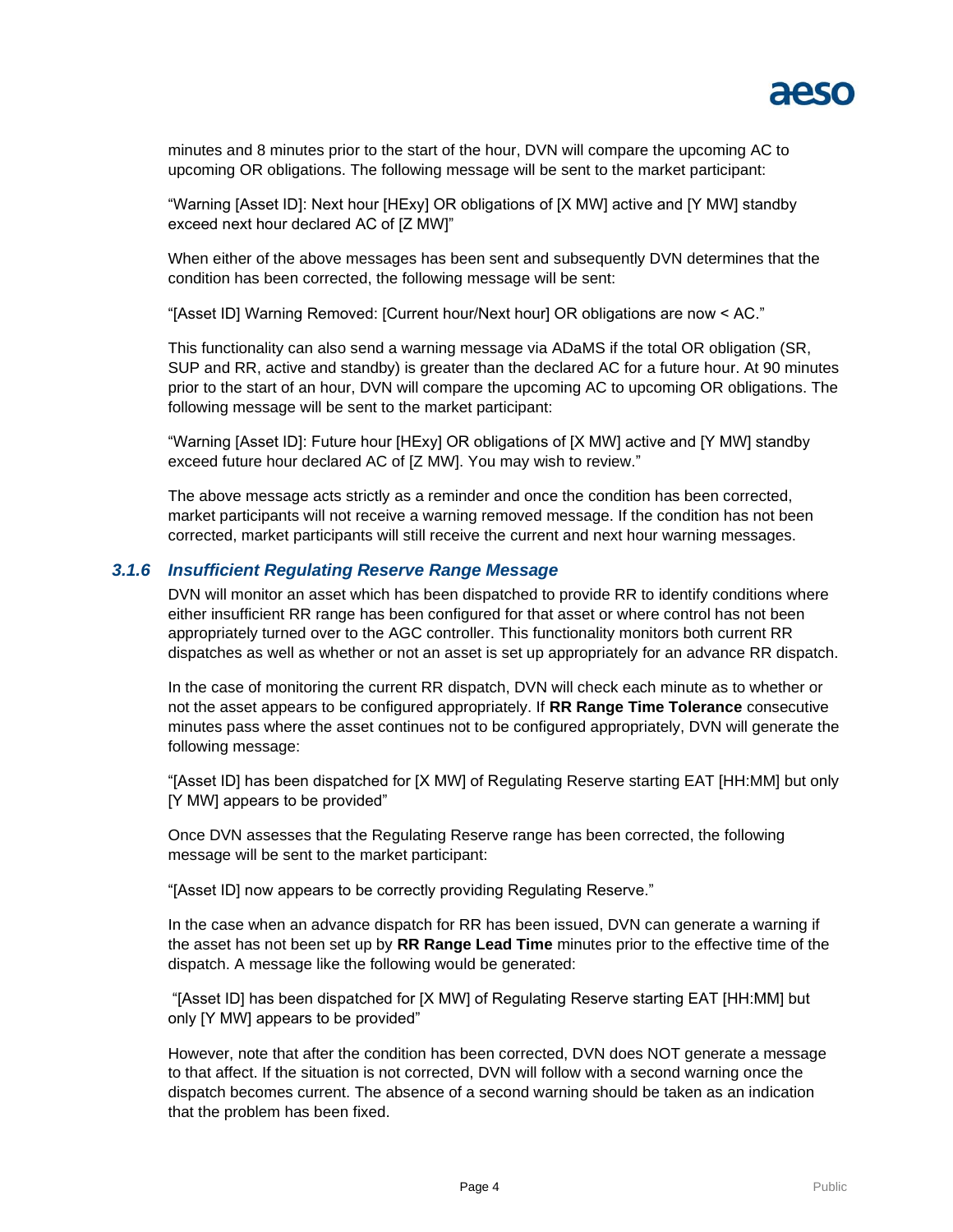

In both types of monitoring, the parameter **RR Range MW Tolerance** can be set as a tolerance on the MW difference between the dispatched RR and configured RR such that no warning will be sent unless the discrepancy is greater than the configured tolerance.

#### <span id="page-7-0"></span>*3.1.7 Wind and Solar Directive Warning Message*

This functionality will send a message via ADaMS when a curtailment directive has been issued to a wind or solar facility via SCADA, when that curtailment limit changes, and when the curtailment is lifted.

The following message will be sent when the curtailment directive is first issued or when that curtailment limit changes:

<*Asset ID>* – Wind Ramping Directive Now Effective. Curtailment limit <*Curtail Limit in EMS message>;* at *<Timestamp of EMS message: YYYY/MM/DD HH24:MI MDT/MST>*

The following message will be sent when the curtailment limit is removed:

*<Asset ID>* – End of Wind Curtailment at *<Timestamp of EMS message: YYYY/MM/DD HH24:MI MDT/MST>*

# <span id="page-7-1"></span>**3.2 DVN Configuration**

#### <span id="page-7-2"></span>*3.2.1 Important Note for Wind and Solar Facilities*

DVN allows for the generation of warning messages when SCADA directives are issued to wind or solar facilities. Please note that although in the configuration screens described below, it appears possible to enable any DVN feature for a wind or solar facility, enabling many of the DVN features for these facilities may lead to erroneous and potentially misleading warning messages. DVN has not been designed for many of the unique configurations of wind and solar at this time.

The version of ISO Rules Section 304.3, *Wind and Solar Power Ramp Up Management*, which became effective September 1, 2018, revised requirements for wind and solar ramp-up management and changed user experience with the previously developed DVN Wind Directive Warning messages communicated via ADaMS. The Wind Directive Warning function can be turned on or off according to user preferences.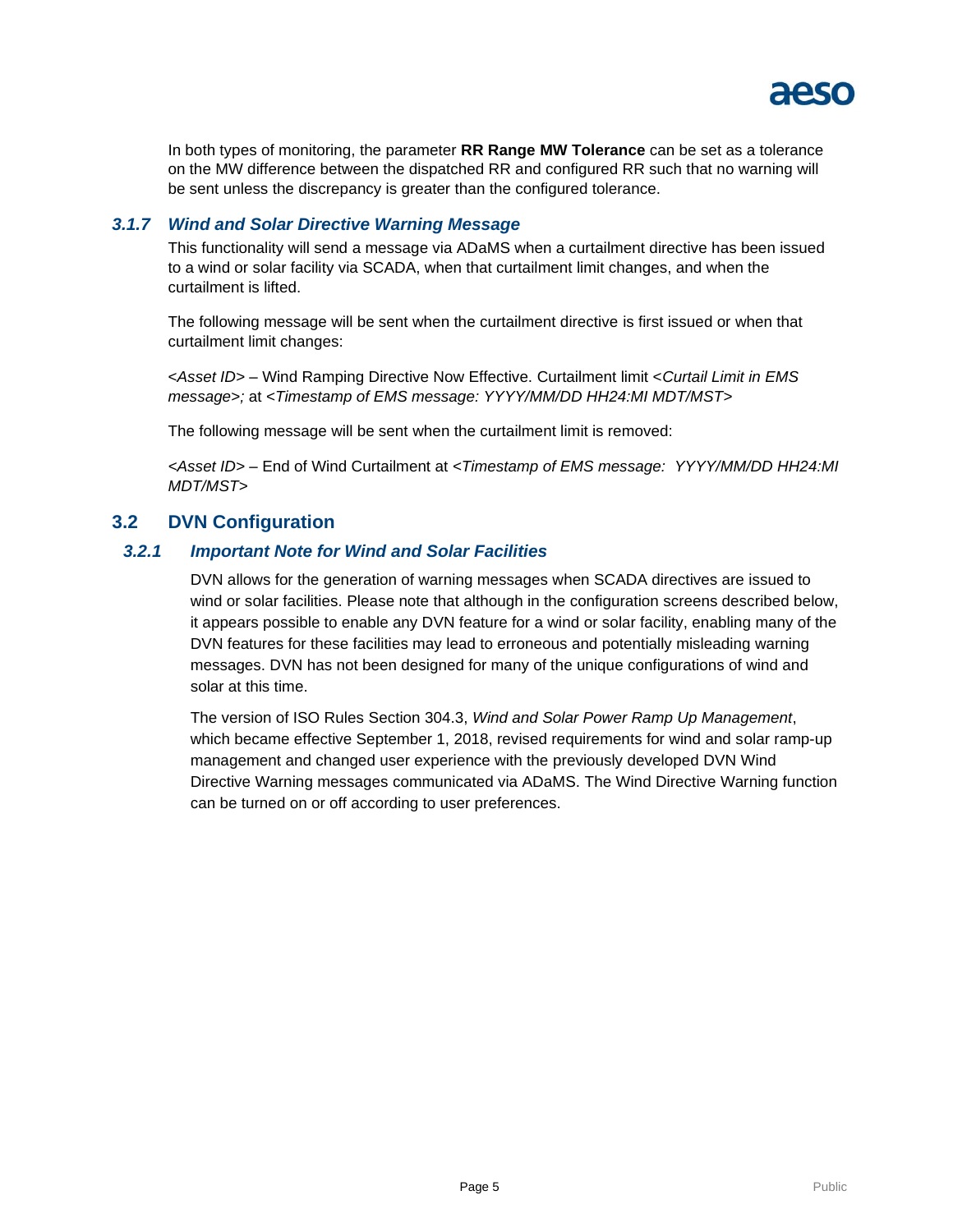

# <span id="page-8-0"></span>*3.2.2 Configuring DVN Parameters*

The DVN Configuration tab is available when logged in to ADaMS. Participants with dispatch rights for an asset where DVN has been requested have the ability to change the DVN parameters for the asset. Clicking on the DVN Configuration button (outlined in red below) will open a new tab in Internet Explorer and will also keep the ADaMS Participant View tab open.

| <b>Participant</b><br><b>View</b>                                                                               |                                     | <b>DVN</b><br><b>Configuration</b> |                                |      |             | <b>View</b>  | <b>Change Password</b> |                                                                     |                    |                 |                |                  |                |                         |                                      |                |                                   |                         |                                       |     |                            |                   | Logout |
|-----------------------------------------------------------------------------------------------------------------|-------------------------------------|------------------------------------|--------------------------------|------|-------------|--------------|------------------------|---------------------------------------------------------------------|--------------------|-----------------|----------------|------------------|----------------|-------------------------|--------------------------------------|----------------|-----------------------------------|-------------------------|---------------------------------------|-----|----------------------------|-------------------|--------|
|                                                                                                                 |                                     |                                    |                                |      |             |              |                        |                                                                     |                    |                 |                |                  |                |                         |                                      |                |                                   |                         | <b>Profile</b>                        |     | <b>User Guides</b>         |                   |        |
| <b>Participant View</b><br>Refresh                                                                              | <b>Submit</b>                       |                                    |                                |      |             |              |                        |                                                                     |                    |                 |                |                  |                |                         |                                      |                |                                   |                         |                                       |     | <b>Test Alarms</b>         |                   |        |
|                                                                                                                 |                                     |                                    | CC Audible Silence             |      |             |              |                        | DVN Variance Audible DVN Ramp Audible   DVN Advance Warning Audible |                    |                 |                |                  |                |                         |                                      |                |                                   |                         |                                       |     |                            |                   |        |
| <b>ADAMS</b>                                                                                                    |                                     |                                    |                                |      |             |              |                        |                                                                     |                    |                 |                |                  |                |                         |                                      |                |                                   |                         |                                       |     |                            |                   | Hide   |
|                                                                                                                 |                                     |                                    | <b>Dispatch Effective</b>      |      |             |              |                        |                                                                     | SR                 |                 | <b>SUP</b>     |                  |                |                         |                                      | Target         |                                   |                         |                                       |     | <b>Dispatch</b>            | <b>Directive</b>  |        |
|                                                                                                                 | <b>Ack Dir</b>                      | Date                               | Time                           |      | Asset       | AC           | <b>DDS</b><br>Energy   | <b>Dispatch</b>                                                     | <b>Directive</b>   | <b>Dispatch</b> |                | <b>Directive</b> |                | <b>TMR</b>              | RR                                   | Low High       |                                   | <b>Notes</b>            | <b>Instruction Time</b>               | ON  | OFF                        | ON OFF            |        |
|                                                                                                                 |                                     |                                    |                                |      |             |              |                        |                                                                     |                    |                 |                |                  |                |                         |                                      | $\overline{4}$ |                                   |                         |                                       |     |                            |                   |        |
|                                                                                                                 |                                     | 09/04<br><b>Message Type</b>       | 03:43                          | Date | <b>TEST</b> | 6<br>Time    | $\theta$<br>4          | $\circ$                                                             | $\circ$            | $\circ$         |                | $\circ$          |                | $\circ$                 | $\circ$<br>$\overline{4}$<br>Message |                |                                   |                         | 09/04 03:40:03 MDT                    | E   | <b>Time of Instruction</b> |                   |        |
| <b>Ack Disp</b><br>۰<br><b>Current Message-Last 30 Days</b><br>Ack<br>Dispatch History- Last 50 Dispatches<br>- |                                     |                                    |                                |      |             |              |                        |                                                                     |                    |                 |                |                  |                | <b>Current MW level</b> |                                      |                | <b>View Historical dispatches</b> |                         | <b>Download Historical dispatches</b> |     | <b>Enter start-time</b>    |                   |        |
|                                                                                                                 | <b>Dispatch</b><br><b>Effective</b> |                                    | Filter                         |      |             |              | SR                     |                                                                     | <b>SUP</b>         |                 |                |                  |                | Target                  |                                      |                |                                   |                         | Dispatch                              |     |                            | Directive $\land$ |        |
| <b>Status</b>                                                                                                   | Date                                | Time                               | All<br>$\overline{\mathbf{v}}$ | AC   | Energy DDS  |              | <b>Dispatch</b>        | <b>Directive</b>                                                    | Dispatch Directive |                 | <b>TMR</b>     |                  | RR Low High    |                         |                                      | <b>Notes</b>   |                                   | <b>Instruction Time</b> | ON                                    | OFF |                            | ON OFF            |        |
| Timeout                                                                                                         | 09/04                               | 03:20                              | <b>TEST</b>                    | 6    |             | $\circ$      | $\circ$                | $\circ$                                                             | $\circ$            | $\circ$         | $\circ$        | $\mathbf 0$      | $\overline{4}$ | $\overline{4}$          |                                      |                | <b>Response Timeout</b>           | 09/04 03:17:04 MDT      | Ε                                     |     |                            |                   |        |
|                                                                                                                 | 09/04                               | 03:19                              | <b>TEST</b>                    | 6    |             | $\bf{0}$     | $\mathbf{0}$           | $\bullet$                                                           | $\bf{0}$           | $\mathbf{0}$    | $\overline{0}$ | $\overline{0}$   | $\overline{4}$ | $\overline{4}$          |                                      |                |                                   | 09/04 03:16:38 MDT      | E                                     |     |                            |                   |        |
|                                                                                                                 | 09/04                               | 03:19                              | <b>TEST</b>                    | 6    |             | $\mathbf{0}$ | $\circ$                | $\circ$                                                             | $\Omega$           | $\circ$         | $\circ$        | $\overline{0}$   | $\overline{4}$ | $\overline{4}$          |                                      |                |                                   | 09/04 03:16:11 MDT      | E                                     |     |                            |                   |        |
| Invalid                                                                                                         | 09/04                               | 03:18                              | <b>TEST</b>                    | 6    |             | $\circ$      | $\circ$                | $^{\circ}$                                                          | $\circ$            | $\circ$         | 0              | $\circ$          | $\overline{4}$ | $\overline{4}$          |                                      |                |                                   | 09/04 03:15:47 MDT      | Ε                                     |     |                            |                   |        |
| <b>Acknowledged</b><br>Invalid (A)<br>Invalid                                                                   | 09/04                               | 03:18                              | <b>TEST</b>                    | 6    |             | $^{\circ}$   | $\circ$                | 0                                                                   | $^{\circ}$         | 0               | $\circ$        | $\circ$          | $\overline{4}$ | $\overline{4}$          |                                      |                |                                   | 09/04 03:15:33 MDT      | E                                     |     |                            |                   |        |

*Note: do not close the Participant View tab, as doing so will cause the user to be logged out of ADaMS*

Within the DVN Configuration tab, participants are able to select the desired asset and click the [UPDATE] button (see below)

|                |              | <b>Compliance Asset Configuration</b>                        |               |                        |                                     |                         |                         |                                   |                                              |                                             |                                                              |                                              |                                    |                                           |                                      |                                                       |                                                              |
|----------------|--------------|--------------------------------------------------------------|---------------|------------------------|-------------------------------------|-------------------------|-------------------------|-----------------------------------|----------------------------------------------|---------------------------------------------|--------------------------------------------------------------|----------------------------------------------|------------------------------------|-------------------------------------------|--------------------------------------|-------------------------------------------------------|--------------------------------------------------------------|
|                |              |                                                              |               |                        |                                     |                         |                         |                                   |                                              |                                             |                                                              |                                              |                                    |                                           |                                      |                                                       |                                                              |
|                | Select Asset | <b>Dispatch</b><br>Variance<br><b>Detection</b><br><b>On</b> | Ramping<br>On | <b>MW</b><br>Tolerance | Ramping<br>Time<br><b>Tolerance</b> | Level Time<br>Tolerance | Ramping<br>Lead<br>Time | Ramping<br>Calculation<br>Formula | <b>DVN</b><br>Notification<br>Reminder<br>On | Advance<br><b>Dispatch</b><br>Warning<br>On | OR<br>Obligation ><br><b>AC</b><br><b>Notification</b><br>On | <b>RR</b> Range<br><b>Notification</b><br>On | <b>RR</b><br>Range<br>Lead<br>Time | <b>RR</b> Range<br><b>MW</b><br>Tolerance | <b>RR</b> Range<br>Time<br>Tolerance | <b>RR</b> Range<br><b>Notification</b><br>Reminder On | Wind<br><b>Directive</b><br><b>Notification</b><br><b>On</b> |
| $\circledcirc$ |              |                                                              | N             | 5                      | 15                                  |                         |                         | Default                           | N                                            | N                                           | Ν                                                            | N                                            |                                    |                                           |                                      | Ν                                                     | Ν                                                            |

This brings up a window with a detailed view of the DVN configuration for the selected asset as shown below. Each of these parameters is described in detail in the following section.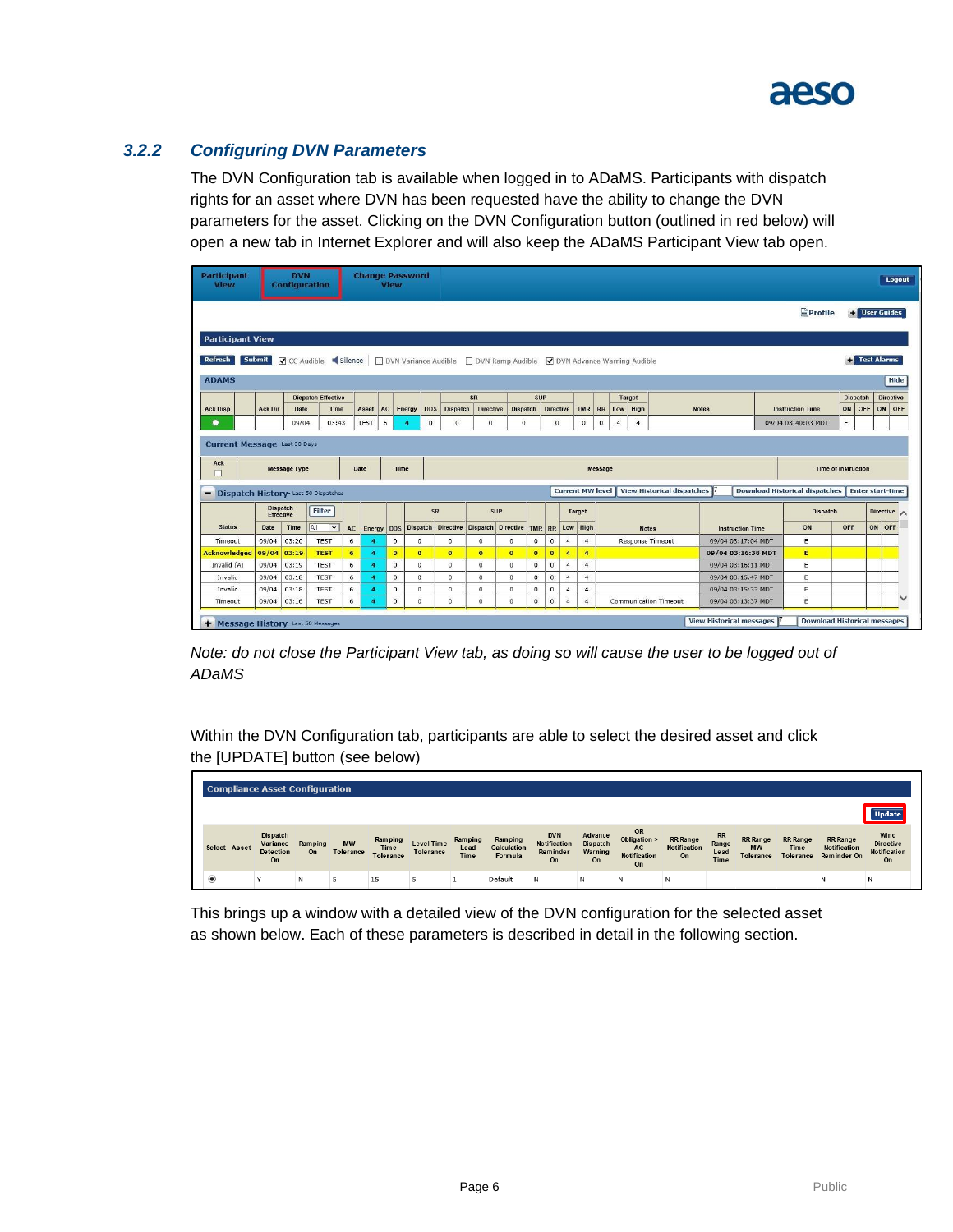# aeso

| <b>Edit Compliance Asset Configuration</b>                  |                                                                |
|-------------------------------------------------------------|----------------------------------------------------------------|
|                                                             | Asset: TEST                                                    |
| <b>Dispatch Variance Notification - Save &amp; Validate</b> | $\blacksquare$                                                 |
| Dispatch Variance Detection On: V                           |                                                                |
| Ramping On: V                                               |                                                                |
| MW Tolerance: 5                                             |                                                                |
| Ramping Time Tolerance: 1                                   |                                                                |
| Level Time Tolerance: 10                                    |                                                                |
| Ramping Lead Time: 5                                        |                                                                |
| DVN Notification Reminders On: Frequency (minutes):         |                                                                |
|                                                             | Ramping Calculation Formula: O Use Default O Use Rule 203.4    |
| Generation Type: Gross                                      | $\vee$                                                         |
| <b>Advance Dispatch Notification - Save &amp; Validate</b>  | $\blacksquare$                                                 |
| Advance Dispatch Warning On:                                | г<br>Energy: $\sqrt{}$<br>SR:<br>SUPG:<br>SUPL:<br>TMR:<br>RR: |
| Advance Warning Dispatch Tolerance: 5                       |                                                                |
| OR Obligation > AC Notification - Save & Validate           | $\blacksquare$                                                 |
| OR Obligation > AC Notification On:                         | $\overline{\mathbf{v}}$<br>Default:<br>Future(T-90): V         |
| RR Range Notification - Save & Validate                     | $\overline{\mathbf{z}}$                                        |
| RR Range Notification On:                                   |                                                                |
| RR Range Lead Time: 0                                       |                                                                |
| RR Range Time Tolerance: 0                                  |                                                                |
| RR Range MW Tolerance: 1.0                                  |                                                                |
| RR Range Notification Reminders On: Frequency (minutes):    |                                                                |
|                                                             | <b>Cancel</b><br>Save                                          |

Note that wind and solar facilities will see a slightly different version of this display which includes the ability to configure wind or solar directive warnings as seen at the bottom of the following screen:

| Asset:                                                      |                                                             |
|-------------------------------------------------------------|-------------------------------------------------------------|
| <b>Dispatch Variance Notification - Save &amp; Validate</b> | $\blacksquare$                                              |
| Dispatch Variance Detection On:                             |                                                             |
| Ramping On:                                                 |                                                             |
| MW Tolerance: 5                                             |                                                             |
| Ramping Time Tolerance:                                     |                                                             |
| Level Time Tolerance: 10                                    |                                                             |
| Ramping Lead Time: 5                                        |                                                             |
| DVN Notification Reminders On: Frequency (minutes):         |                                                             |
|                                                             | Ramping Calculation Formula: ● Use Default ● Use Rule 203.4 |
| Generation Type: Gross                                      | $\overline{\mathbf{v}}$                                     |
| <b>Advance Dispatch Notification - Save &amp; Validate</b>  | $\blacksquare$                                              |
| Advance Dispatch Warning On: V                              | Energy: $\sqrt{}$<br>SR:<br>SUBG:<br>SUPL:<br>TMR:<br>RR:   |
| Advance Warning Dispatch Tolerance: 5                       |                                                             |
| OR Obligation > AC Notification - Save & Validate           | $\overline{\mathbf{z}}$                                     |
| OR Obligation > AC Notification On:                         | П<br>Default:<br>Future(T-90): V                            |
| RR Range Notification - Save & Validate                     | $\blacksquare$                                              |
| RR Range Notification On:                                   |                                                             |
| RR Range Lead Time: 0                                       |                                                             |
| RR Range Time Tolerance: 0                                  |                                                             |
| RR Range MW Tolerance: 1.0                                  |                                                             |
| RR Range Notification Reminders On: Frequency (minutes):    |                                                             |
| Wind Directive Notification - Save & Validate               | $\blacksquare$                                              |
| Wind Directive Notification On:                             |                                                             |
|                                                             | Cancel<br>Save                                              |

### *3.2.3 Important Note for Energy Storage Facilities*

Participants who enable DVN for energy storage assets should be aware that at this time the tool is unable to point to the asset's generation data which could lead to erroneous and potentially misleading warning messages. A future update to the DVN configuration specific to energy storage assets will correct this but in the interim the Dispatch Variance Notification functionality may not provide useful messaging. The Advance Dispatch Notification, OR Obligation > AC Notification, and the RR Range Notification functionalities should not be impacted by the generation data issue.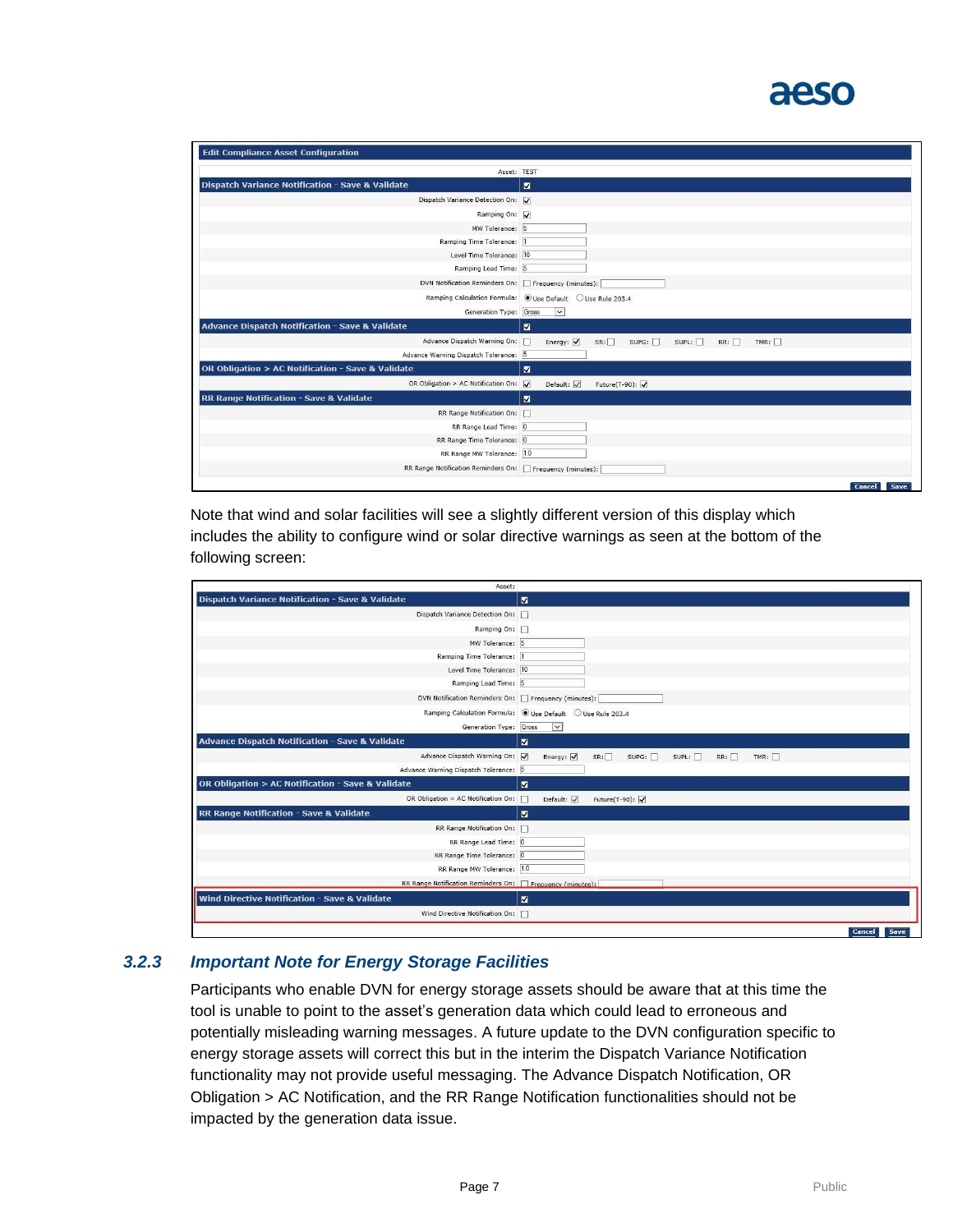

# <span id="page-10-0"></span>**3.3 DVN Parameters**

Each of the following sections describes parameter settings which customize DVN's functionality. The parameter descriptions are grouped based on the particular DVN functionality they pertain to.

Note that unless otherwise indicated, all parameters must be whole number values.

### <span id="page-10-1"></span>*3.3.1 Dispatch Variance Functionality*

This section describes the parameters that customize DVN's monitoring of an asset's generation relative to its current energy dispatch level.

#### <span id="page-10-2"></span>*3.3.1.1 Dispatch Variance Notification – Save & Validate*

This check box should be checked if any changes that have been made are to be implemented when the 'save' button is selected. Check this box to ensure any Dispatch Variance Notification changes are saved.

#### <span id="page-10-3"></span>*3.3.1.2 Dispatch Variance Detection On*

Leave this checkbox unchecked ONLY if you do not wish to get any dispatch variance related warnings from DVN. For default behavior 'check' this box.

#### <span id="page-10-4"></span>*3.3.1.3 Ramping On*

If this checkbox is NOT checked then no warnings during the ramping period, for example slow progress to new dispatches, will be sent. In such a case, DVN will only send messages after it has determined that the asset should have achieved its new dispatch level.

If the previous checkbox is checked and this is also checked, then DVN will monitor the assets progress towards each new dispatch and generate warnings when it is progressing too slowly throughout the 'ramping period'. See the explanation in 3.1.2 for further details. For default behavior 'check' this box.

#### <span id="page-10-5"></span>*3.3.1.4 MW Tolerance*

**MW Tolerance** is relevant in DVN's assessment of both ramping and level deviations (as discussed in 3.1.1 and 3.1.2 above). It is a tolerance band around the expected generation level that inhibits DVN warnings when the generation falls within the tolerance band.

DVN will only consider issuing warnings if the difference between generation and expected generation level exceeds this tolerance. For default behavior set this to 5 MW for assets with MC of less than 200 MW and set it to 10 MW otherwise.

#### <span id="page-10-6"></span>*3.3.1.5 Ramping Time Tolerance*

This parameter value is taken into account by DVN when an asset is ramping slower than expected to a new dispatch level. If the asset has been dispatched down/up and the actual generation is more than **MW Tolerance** above/below the expected level for a period exceeding **Ramping Time Tolerance**, a DVN warning is issued. The expected level is determined by assuming a linear ramp to the new dispatch at the ETS declared ramp rate for the asset. For default behavior, set this to 5 minutes.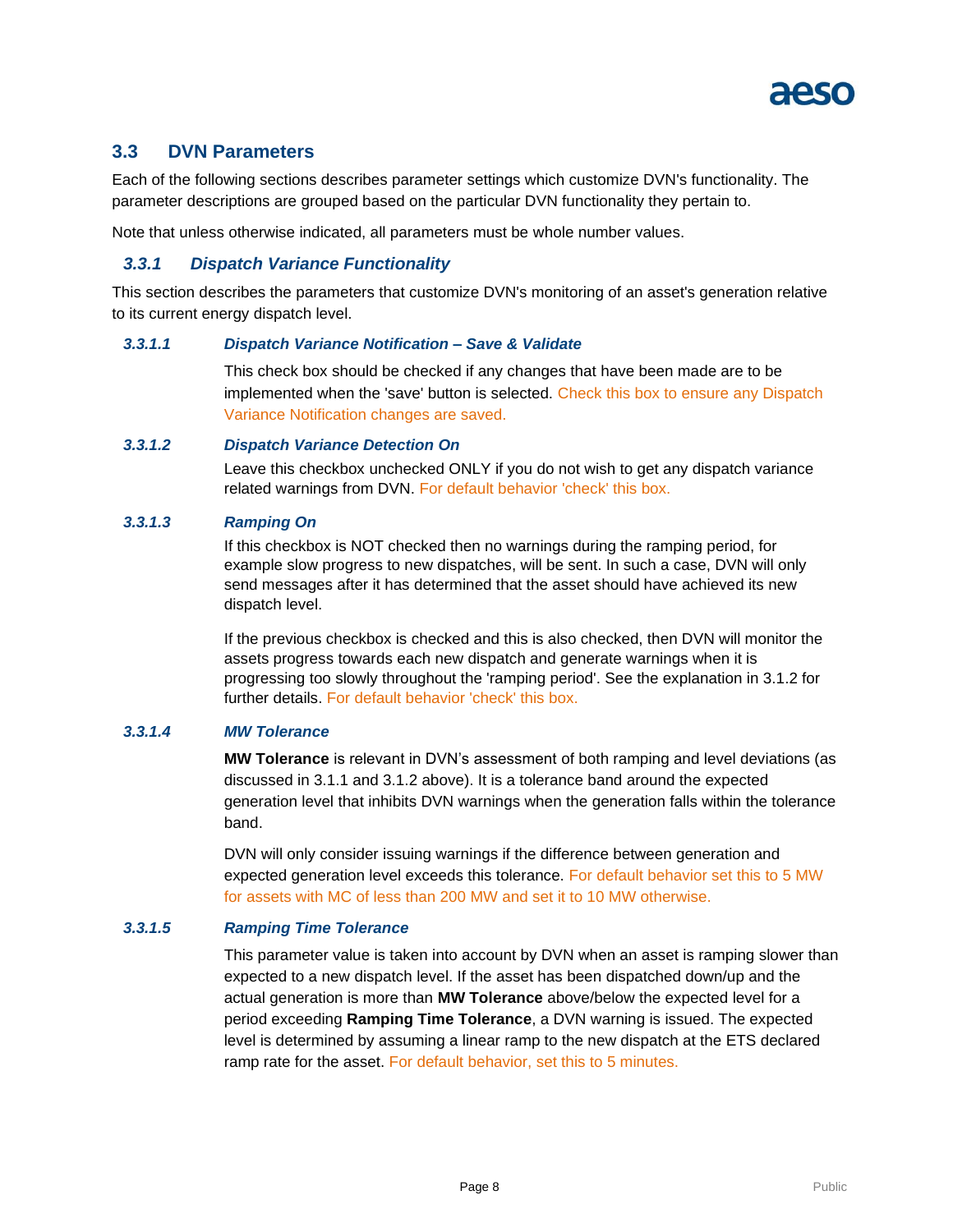

#### <span id="page-11-0"></span>*3.3.1.6 Level Time Tolerance*

This parameter value is taken into account by DVN only when an asset is assumed NOT in the process of responding to a new dispatch. In such cases, if the actual generation of an asset is more than **MW Tolerance** above/below the current dispatched level for a period exceeding **Level Time Tolerance**, a DVN warning is issued. For default behavior set this to 5 minutes.

#### <span id="page-11-1"></span>*3.3.1.7 Ramping Lead Time*

This parameter is used to capture the number of minutes required to convey a new dispatch to the plant. For some assets there is a formal protocol for conveying a dispatch, which is received by the trading floor, to the plant. In other cases, the dispatch is received directly by the plant. This parameter models the delay between receipt of the dispatch and changing the generator control. DVN does not begin to assess response to a new dispatch until after this period of **Ramping Lead Time** has expired.

In short, this indicates the number of minutes after a new dispatch before DVN should begin monitoring the response to the new dispatch. For default behavior set this to 10 minutes.

#### <span id="page-11-2"></span>*3.3.1.8 Ramping Calculation Formula*

DVN has the ability to assess the speed with which an asset is progressing towards its new dispatch through two methods. Ramping calculations for both methods begin AFTER the **Ramping Lead Time** has expired. For default behavior set this to 'Default'.

#### **Default:**

After receiving a dispatch, DVN will wait for the Ramping Lead Time to expire. DVN will then calculate how many minutes the asset should take to ramp to the new level by dividing the dispatch change in MWs by the ETS declared ramp rate for the asset.

In each minute after **Ramping Lead Time** has expired, DVN will assess whether generation is within a **MW Tolerance** of the expected level. If the asset generation consecutively falls outside the expected level for **Ramping Time Tolerance** minutes, then DVN will send a **Ramping Variance Message**.

#### **Rule 203.4**

After receiving a dispatch, DVN will wait for the **Ramping Lead Time** to expire. DVN will then calculate how many minutes the asset should take to ramp to the new level by dividing the dispatch change by the ETS declared ramp rate and then multiplying by 1.4. Using this calculation method plus a 10 minute value for **Ramping Lead Time** will replicate the time allowed in ISO rule 203.4 for achieving the new dispatch level.

In each minute after **Ramping Lead Time** has expired, DVN will assess whether generation is within a **MW Tolerance** of the estimated generation level. If the asset generation consecutively falls outside the tolerance for **Ramping Time Tolerance** minutes, then DVN will send a **Ramping Variance Message**.

#### <span id="page-11-3"></span>*3.3.1.9 DVN Notification Reminders On*

After receiving a message identifying a DVN condition has been triggered for an asset, no further messaging for the triggered condition is issued until the deviation no longer exists and a **No Deviations Message** is issued. To receive reminders that a triggered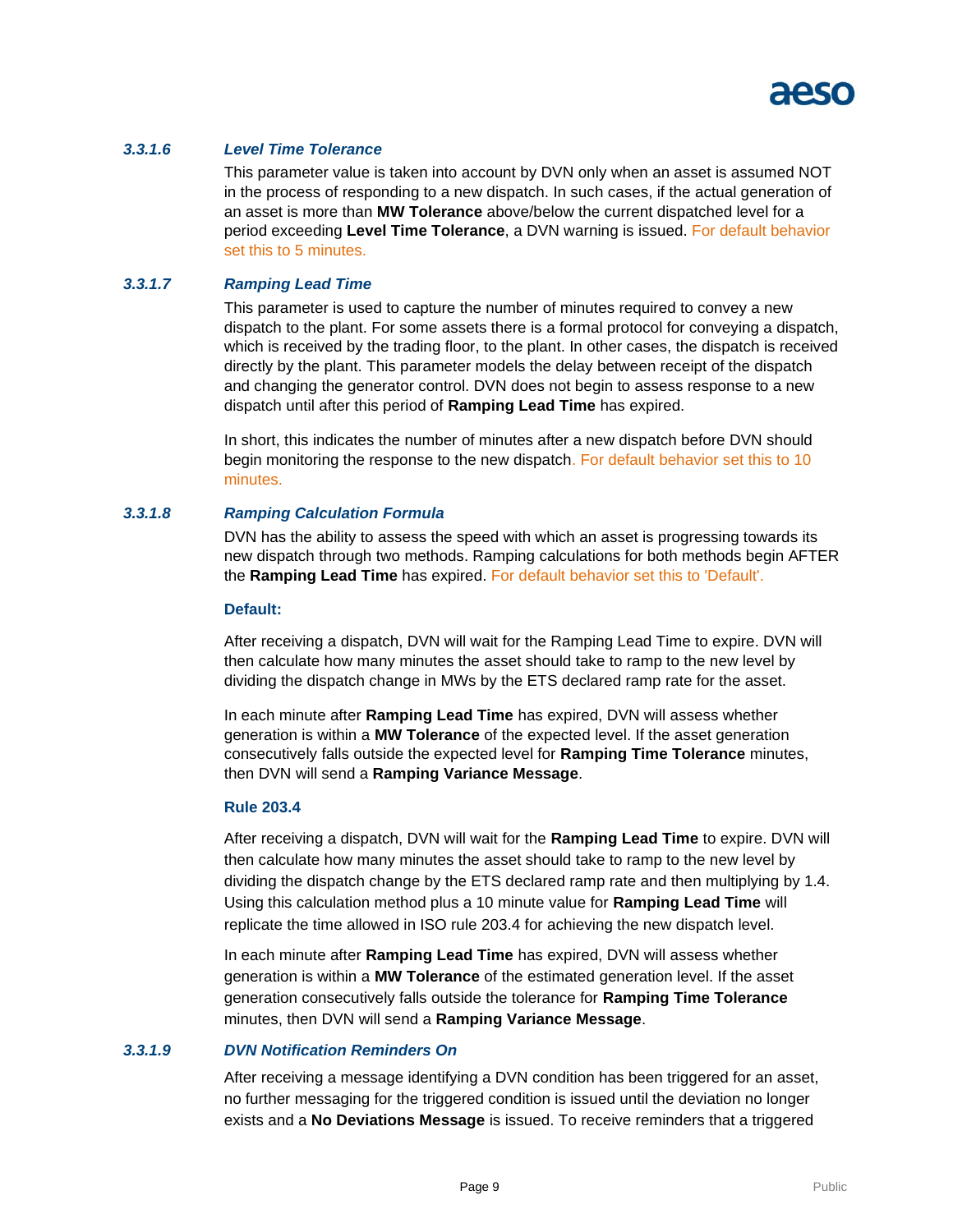

condition is still active, a market participant can enable the **DVN Notification Reminder On** functionality by checking the associated box on the DVN Configuration page. When this parameter is enabled, the market participant will be reminded, at a participantspecified frequency, when a DVN condition remains for a particular asset. The reminder messages will continue until the warning condition is no longer detected and the **No Deviations Message** is issued, or the market participant updates the settings of the **DVN Notification Reminders**. Check this box to enable this parameter.

#### **Frequency (minutes)**

This parameter specifies at what interval in minutes the market participant should receive the reminder messages for any triggered dispatch variance, or ramping variance conditions, starting from the time that the triggered condition was first detected. Permitted values are whole numbers ranging at or between 5 and 120 minutes. For example, if the frequency is set at 30, a reminder notification about any active dispatch variance or ramping variance condition for an asset will be issued every 30 minutes starting from the minute the condition was first triggered and continue until the condition is no longer detected on that asset. Note that the reminder messages will be sent to all of the asset's primary and CC ADaMS user(s) at the same frequency. Enter a whole number, >=5 and <=120 minutes.

#### <span id="page-12-0"></span>*3.3.2 Advance Dispatch Notification Functionality*

This section describes the parameters that customize DVN's ability to inform a market participant that a previously acknowledged dispatch has become effective.

#### <span id="page-12-1"></span>*3.3.2.1 Advance Dispatch Notification – Save & Validate*

This check box should be checked if any changes that have been made are to be implemented when the 'save' button is selected. Check this box to ensure Advance Dispatch Notification changes are saved.

#### <span id="page-12-2"></span>*3.3.2.2 Advance Dispatch Warning On/Off*

Selecting "**On**" in the first checkbox indicates that Advance Dispatch Warning messages will be sent to the relevant asset.

The adjacent check boxes allow selection of which types of advance dispatches that advance warnings should be generated. There are six (6) types of services that are currently available to the participants: Energy, RR, SR, SUP and TMR services. For default behavior, check all boxes in this section.

#### <span id="page-12-3"></span>*3.3.2.3 Advance Dispatch Warning Tolerance*

Warning messages will be sent when the advance dispatch is sent at least this many minutes prior to the effective time. Permitted values are whole numbers between 1 and 9 where a setting of '5 minutes' would mean that a warning would be issued at the effective time of the dispatch ONLY when the advance dispatch was sent 5 minutes or more prior to the effective time. A value of '1 minute' would cause a warning to be generated for all advance dispatches. For default behavior, use 5 minutes for this section.

Note that current hour dispatches are issued between 2 to 3 minutes in advance of the effective time. If a value of 3 or greater is entered for the "Advance Dispatch Warning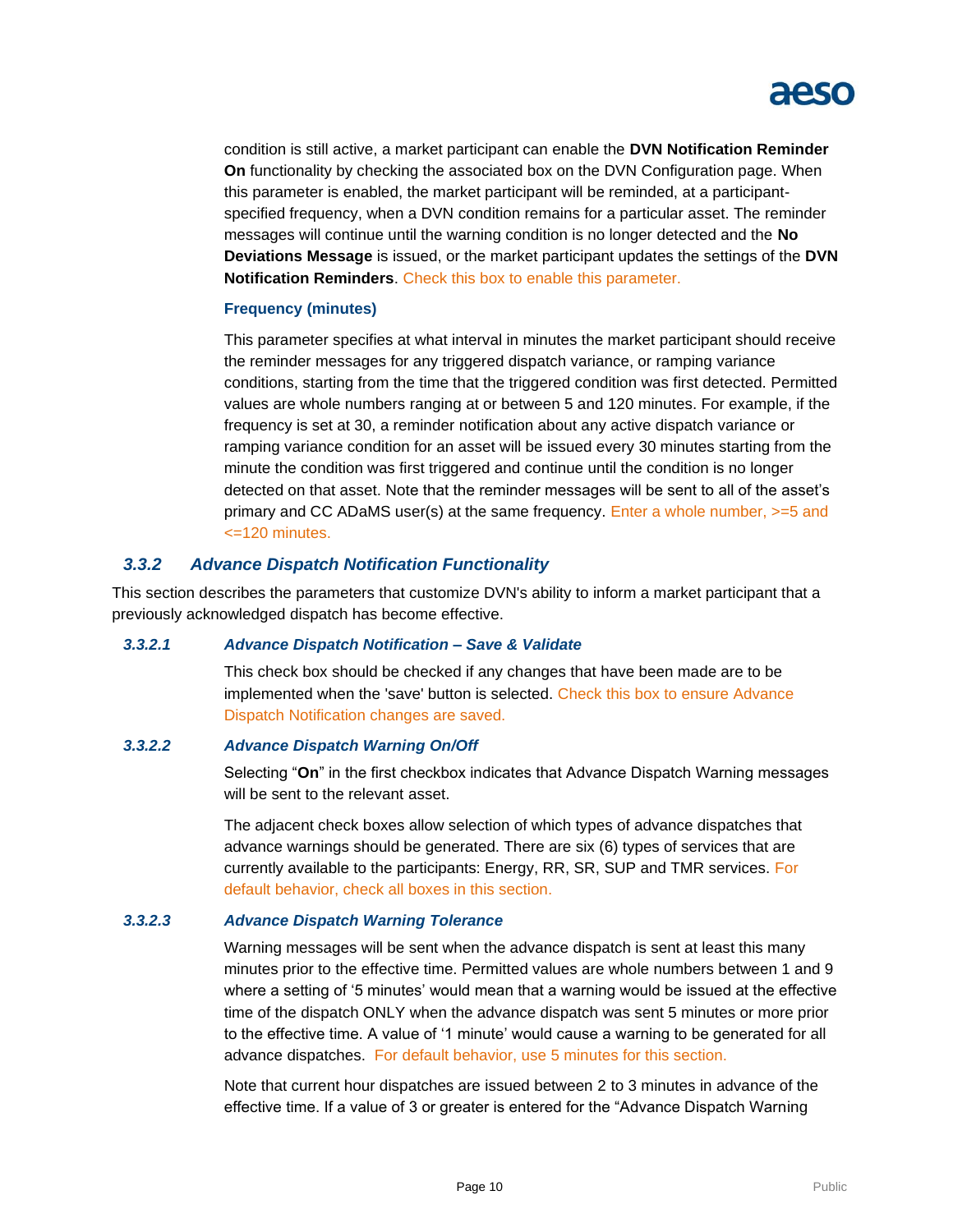

Tolerance", then a warning will not be generated when these dispatches become effective but will still be generated for any next hour dispatches issued as an advance dispatch at least 3 minutes in advance of the top-of-the-hour effective time.

### <span id="page-13-0"></span>*3.3.3 OR Obligation > AC Notification Functionality*

This section describes the parameters that apply to DVN's functionality for notifying when total OR obligations exceed the declared AC of an asset.

#### <span id="page-13-1"></span>*3.3.3.1 OR Obligation > AC Notification – Save & Validate*

This check box should be checked if any changes that have been made are to be implemented when the 'save' button is selected. Check this box to ensure OR Obligation > AC Notification Functionality changes are saved.

#### <span id="page-13-2"></span>*3.3.3.2 OR Obligation > AC Notification On*

Ensure this checkbox is checked to enable DVN to issue warnings when total OR obligations appear to exceed the declared AC for an asset.

If the Default checkbox is checked, DVN will issue warning messages at 20 minutes and 8 minutes prior to next hour as well as during the current hour. If the Future(T-90) box is checked then DVN will issue warning messages at 90 minutes prior to the start of an hour.

### <span id="page-13-3"></span>*3.3.4 RR Range Notification Functionality*

This section describes the parameters that DVN uses to monitor the RR provided by an asset that is subject to an RR dispatch.

#### <span id="page-13-4"></span>*3.3.4.1 RR Range Notification – Save & Validate*

This check box should be checked if any changes that have been made are to be implemented when the 'save' button is selected. Check this box to ensure RR Range Notification changes are saved.

#### <span id="page-13-5"></span>*3.3.4.2 RR Range Notification – On/Off*

This check box should be checked to enable DVN warnings regarding an asset's appropriate configuration to respond to a current RR dispatch. The following 3 parameters are only relevant if this check box is set to 'On'.

#### <span id="page-13-6"></span>*3.3.4.3 RR Range Lead Time*

This parameter value is taken into account by DVN when an asset is advance dispatched to provide Regulating Reserve. It is a negative value (in minutes) that when added to the effective time of the advance dispatch yields the time by which DVN will consider the asset for appropriate set up to provide the RR. If the value is 0, then DVN will not check until the effective time of the dispatch. If the value is -2, then DVN will check the setup of the asset 2 minutes prior to the effective time of the dispatch. Suggested value: 0 minutes

Note that a warning will only be generated after also taking into account the value of **RR Range MW Tolerance.**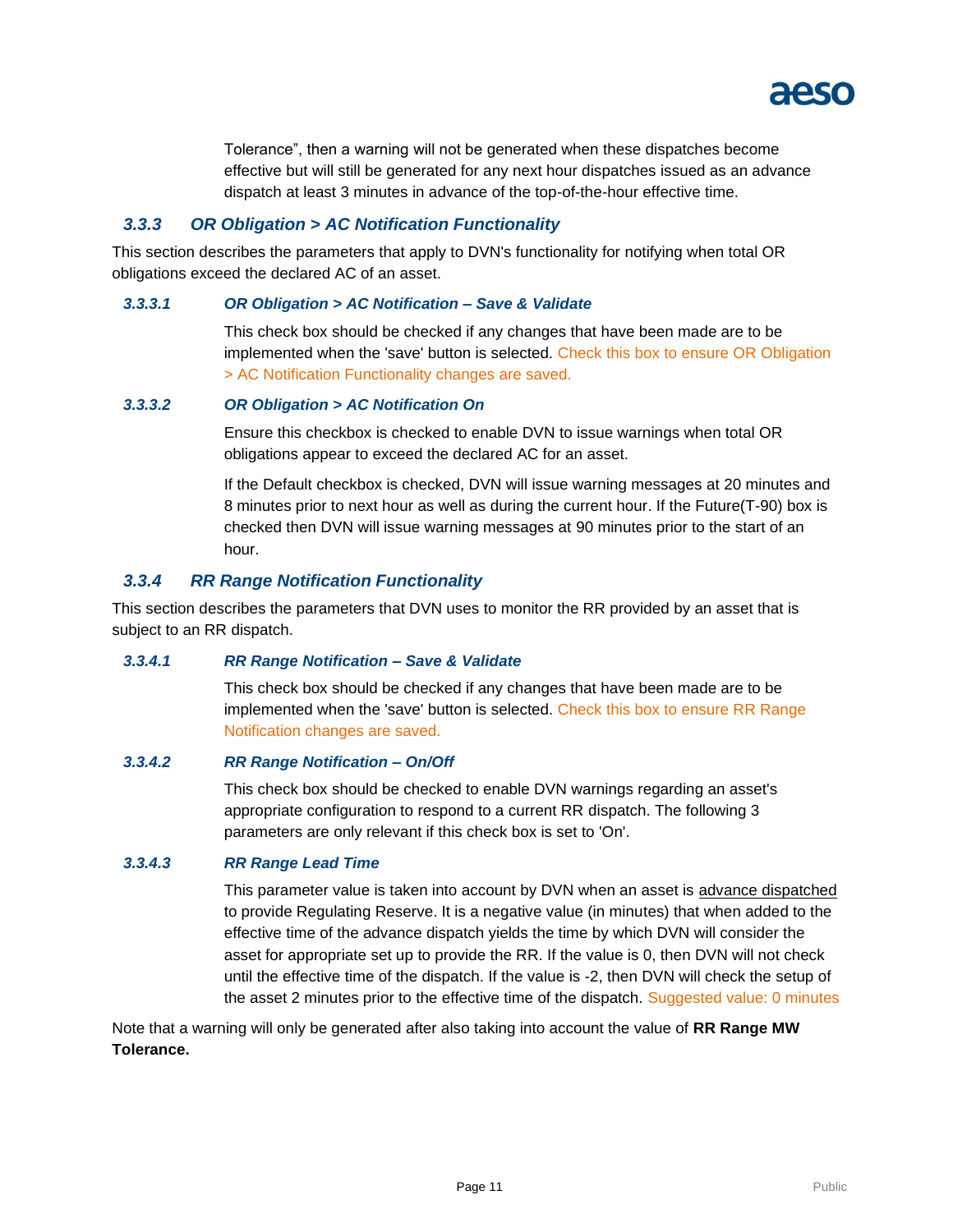

#### <span id="page-14-0"></span>*3.3.4.4 RR Range Time Tolerance*

This parameter is relevant when as asset is currently dispatched to provide Regulating Reserve. DVN will identify where the asset does not appear set up correctly to provide that RR but will not issue a message unless the state continues for **RR Range Time Tolerance** consecutive minutes after first being detected. Suggested value: 3 minutes.

Note that a warning will only be generated after also taking into account the value of **RR Range MW Tolerance**.

#### <span id="page-14-1"></span>*3.3.4.5 RR Range MW Tolerance*

When DVN is comparing the dispatched amount of RR to the amount the asset appears to have been configured to provide, DVN will ignore any discrepancies of magnitude less than this parameter. That is, warnings will only be generated when the discrepancy is larger than this tolerance. Note that to calculate the amount of RR that the asset appears to be providing, the functionality uses the integer value of the asset's High and Low Automatic Generation Control setting, it does not round or consider decimals.

Enter a whole number, >= 0 and <= 5 MW. Suggested value: 0 or 1 MW.

#### <span id="page-14-2"></span>*3.3.4.6 RR Range Notification Reminders On*

After receiving a message identifying a RR Range Notification condition has been triggered for an asset, no further messaging for the triggered condition is issued until the deviation no longer exists. To receive reminders that a triggered condition is still active, a market participant can enable the **RR Range Notification Reminder On** functionality by checking the associated box on the DVN configuration page. When this parameter is enabled the market participant will be reminded, at a participant-specified frequency, when a DVN condition remains for a particular asset. The reminder messages will continue until the warning condition is no longer detected, or the market participant updates the settings of the **RR Range Notification Reminder On**. Check this box to enable the parameter.

#### **Frequency (minutes)**

This parameter specifies at what interval in minutes the market participant should receive the reminder messages for any triggered RR Range conditions, starting from the time that the triggered deviation condition was first detected. Permitted values are whole numbers ranging at or between 5 and 120 minutes. For example, if the frequency is set at 30, a reminder notification about any active RR Range condition for an asset will be issued every 30 minutes starting from the minute the condition was first triggered and continue until the condition is no longer detected on that asset. Note that the reminder messages will be sent to all of the asset's primary and CC ADaMS user(s) at the same frequency. Enter a whole number, >=5 and <=120 minutes.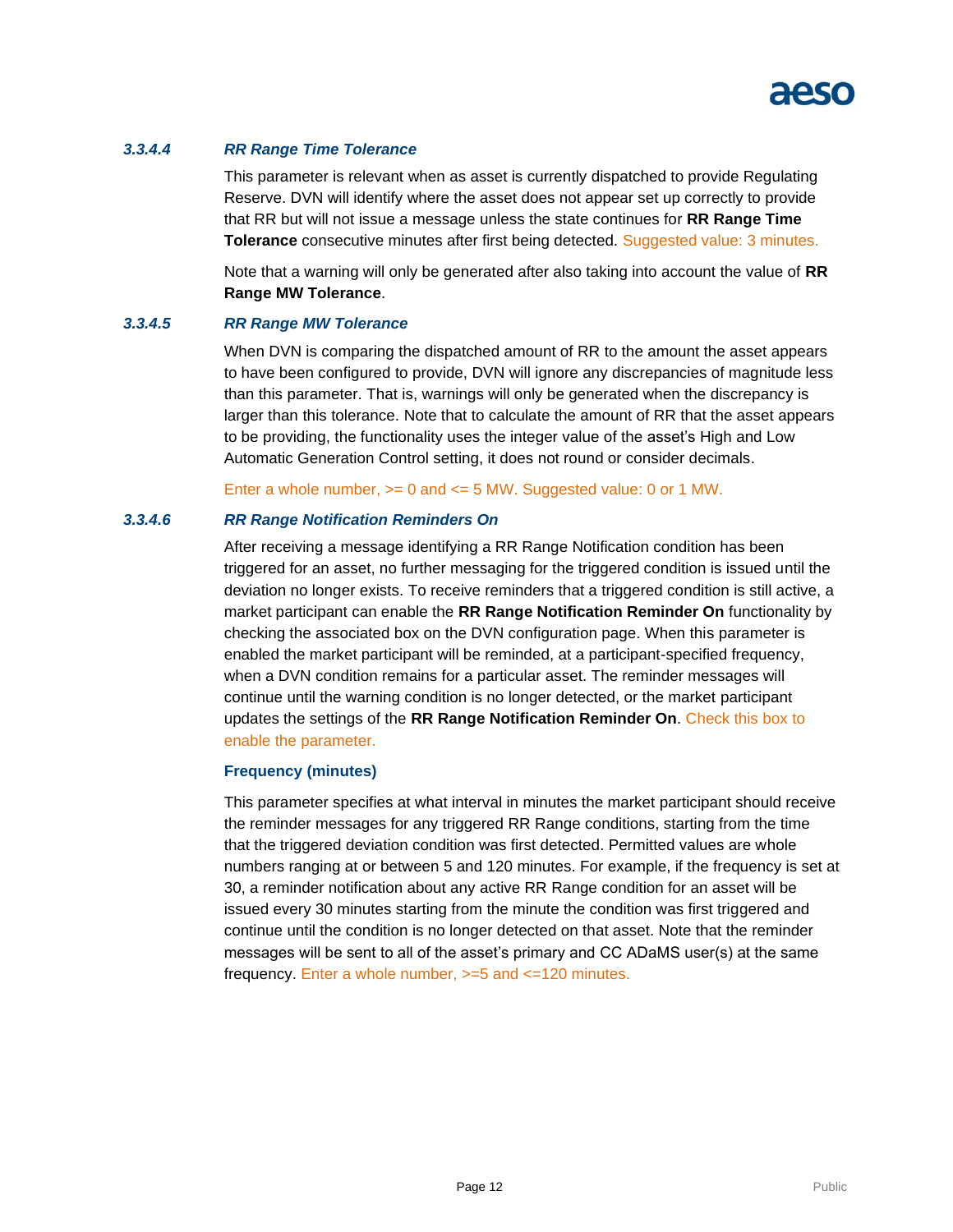# <span id="page-15-0"></span>*3.3.5 Wind and Solar Directive Warning Functionality*

The following functionality is only available for wind and solar assets.

#### **[Important: see note in Section 3.2.1]**

### <span id="page-15-1"></span>*3.3.5.1 Wind Directive Notification – Save & Validate*

This check box should be checked if any changes that have been made are to be implemented when the 'save' button is selected. Check this box to ensure Wind Directive Warning changes are saved.

#### <span id="page-15-2"></span>*3.3.5.2 Wind Directive – On/Off*

This check box should be checked to enable issuing DVN warnings when a SCADA curtailment directive is issued to a wind or solar facility. The nature of DVN operation is such that it may be a minute or two delay after a wind or solar curtailment directive is issued via SCADA before the corresponding DVN warning is issued.

# <span id="page-15-3"></span>**3.4 DVN Sound Alert**

DVN warnings have associated sounds. In the ADaMS participant view, these can be enabled/disabled as follows.

- The "DVN Variance Audible" functionality allows the market participant to receive an audible alert when a level deviation occurs (as described above).
- The "DVN Ramp Audible" functionality allows the market participant to receive an audible alert when an asset has not ramped to the appropriate dispatch level in the specified time as described above.
- The 'DVN Advance Warning Audible" functionality allows the market participant to receive an audible alert when an asset receives an advance dispatch warning notification. The checkbox is checked by default.

In the case of all three audible parameters, the sound alarm (alert) feature can be turned on and off by the market participants themselves by unchecking the appropriate checkbox for any of the three audible features.

# <span id="page-15-4"></span>**4. DVN Registration Form Instructions**

# **The DVN utility is available only to a market participant who subscribes to it by submitting a completed "ADaMS Dispatch Variance Notifications – Asset Request and Acknowledgement Form" ("DVN registration form") to the AESO.**

The DVN registration form can be found under Additional Resources on the ISO Rules Compliance Monitoring portion of AESO website [\(www.aeso.ca](http://www.aeso.ca/) > Rules, Standards and Tariff > Compliance Monitoring > ISO Rules > Additional Resources).

# <span id="page-15-5"></span>**4.1 Participant Information**

The information required in this section of the form is both mandatory and self-explanatory.

# <span id="page-15-6"></span>**4.2 Agent Information**

When an authorized agent of a market participant (in accordance with the ISO rules) wishes to receive the DVN warning messages, both sections of the DVN registration form - "Participant Information" and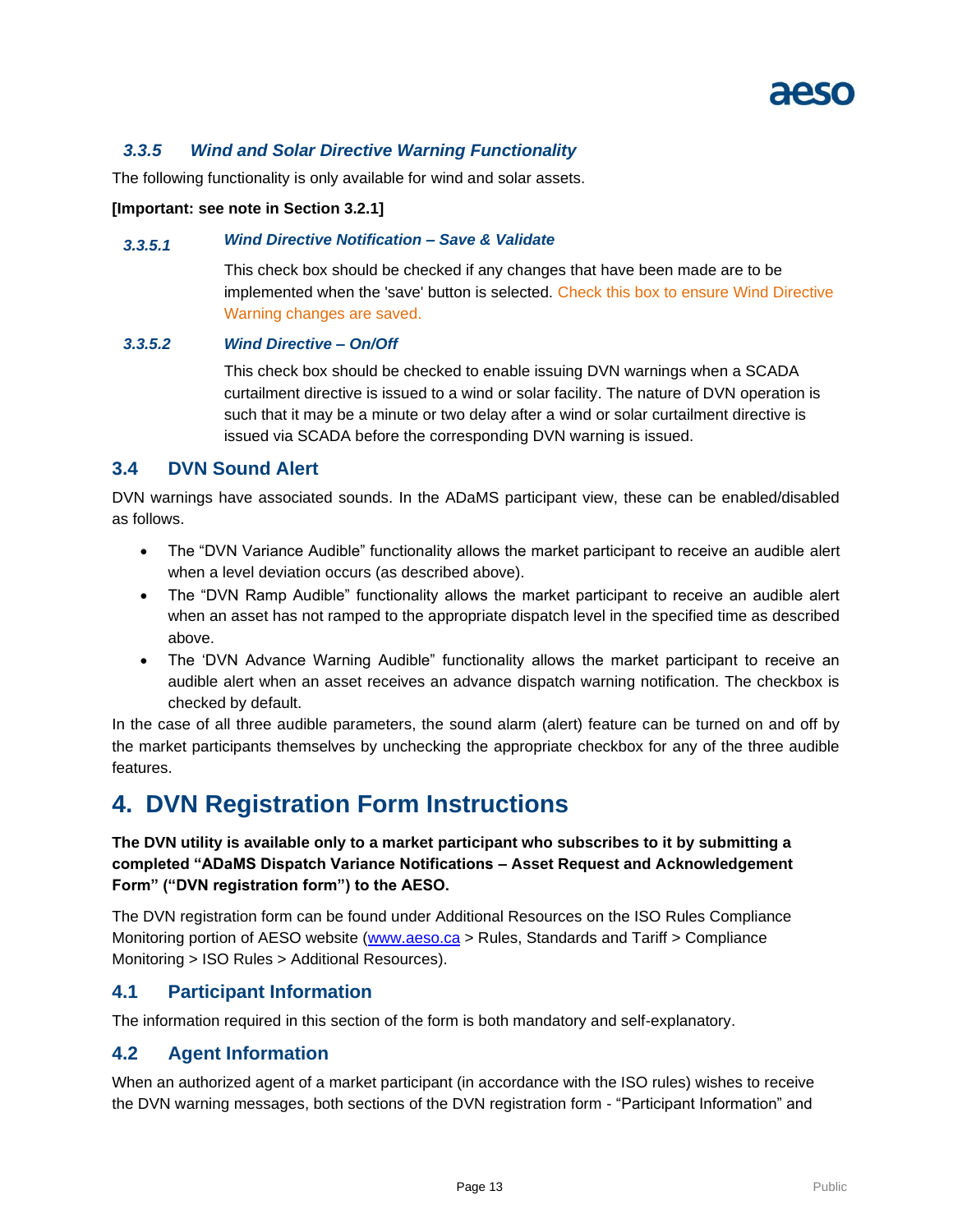

"Agent Information", must be completed. The agreement and consent of both the market participant and agent is required in order for the AESO to process this request. The information required in this section of the form is both mandatory and self-explanatory.

# <span id="page-16-0"></span>**4.3 Asset Configuration Information**

All fields below are mandatory.

### <span id="page-16-1"></span>*4.3.1 Asset Name (or names)(as assigned by the AESO)*

List the asset name (or names) as assigned by the AESO and presented in ETS. It is mandatory information.

# <span id="page-16-2"></span>*4.3.2 Asset ID(s)*

List the asset ID (or asset ids) as assigned by the AESO and presented in ETS. It is mandatory information.

**The configuration indicated in the following fields is applicable to all assets included in the "Asset Name (or names)" field.**

### <span id="page-16-3"></span>*4.3.3 Requested Effective Date*

List the date on which the DVN monitoring is requested to be effective. The AESO will make reasonable efforts to commence DVN monitoring within 2 business days of the requested date.

# <span id="page-16-4"></span>**4.4 Participant Agreement and Consent**

The information required in this section of the form is mandatory and self-explanatory.

# <span id="page-16-5"></span>**4.5 Agent Agreement and Consent**

The information required in this section of the form is mandatory and self-explanatory.

# <span id="page-16-6"></span>**4.6 DVN Registration Form Submission Method**

<span id="page-16-7"></span>The completed form must be submitted to the AESO through email to [info@aeso.ca.](mailto:info@aeso.ca)